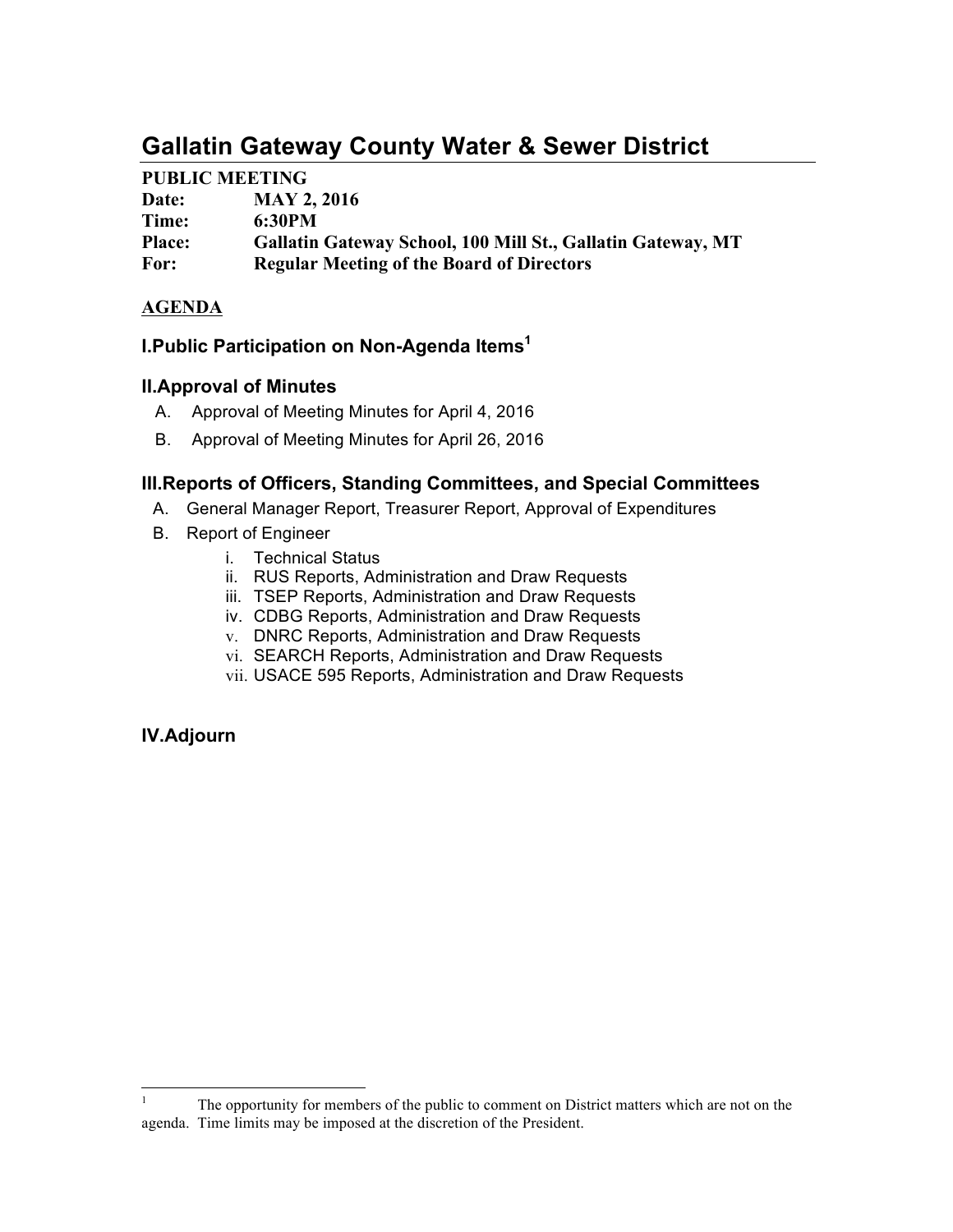## **Gallatin Gateway County Water & Sewer District**

MINUTES OF THE

## **BOARD OF DIRECTORS**

A regular meeting of the Board of Directors of the Gallatin Gateway County Water & Sewer District was held at the Gallatin Gateway School, 100 Mill St., Gallatin Gateway, MT, on May 2, 2016. Present at the meeting were board members Merle Adams, Eric Amend, Ted Border, Ashley Kroon and David Sullivan. General Manager Matt Donnelly and Secretary Maralee Parsons Sullivan were also present. In attendance were Kurt Thomson from Stahly Engineering and Carol Lee-Roark from Sanderson Stewart. Public attendees included Warren Thiem.

President Border called the meeting to order at 6:30 p.m. Secretary Maralee Parsons Sullivan recorded the minutes of the meeting.

#### PUBLIC PARTICIPATION OF NON-AGENDA ITEMS

President Border asked for public comment on non-agenda items. There were no non-agenda items raised.

### APPROVAL OF MINUTES

After confirming that all directors had a draft copy of the April 4, 2016 meeting minutes, President Border asked whether there were any corrections. Director Amend noted that his name should be capitalized. Director Adams made the motion to approve the minutes as amended, Director Sullivan seconded the motion and the minutes were approved unanimously with President Border abstaining.

After confirming that all directors had a draft copy of the April 26, 2016 special meeting minutes, President Border asked if there were any corrections. A typo was noted on page 1 (change probably to probable). Director Sullivan made the motion to approve the minutes as amended, Director Amend seconded the motion and the minutes were approved unanimously with Director Kroon abstaining.

### REPORT OF OFFICERS, STANDING COMMITTEES, AND SPECIAL COMMITTEES

General Manager Report, Treasurer Report, Approval of Expenditures

GM Matt Donnelly provided the report. Grant administrator Teresa Doig has checked with the Army Corp of Engineers who advised that the contract is working its way through their system and should be finalized in a few weeks. The Corp grant money will be used to pay off the engineering invoices. The District is still waiting on one final easement for the Gallatin Gateway Inn, which is being mailed to council Susan Swimley.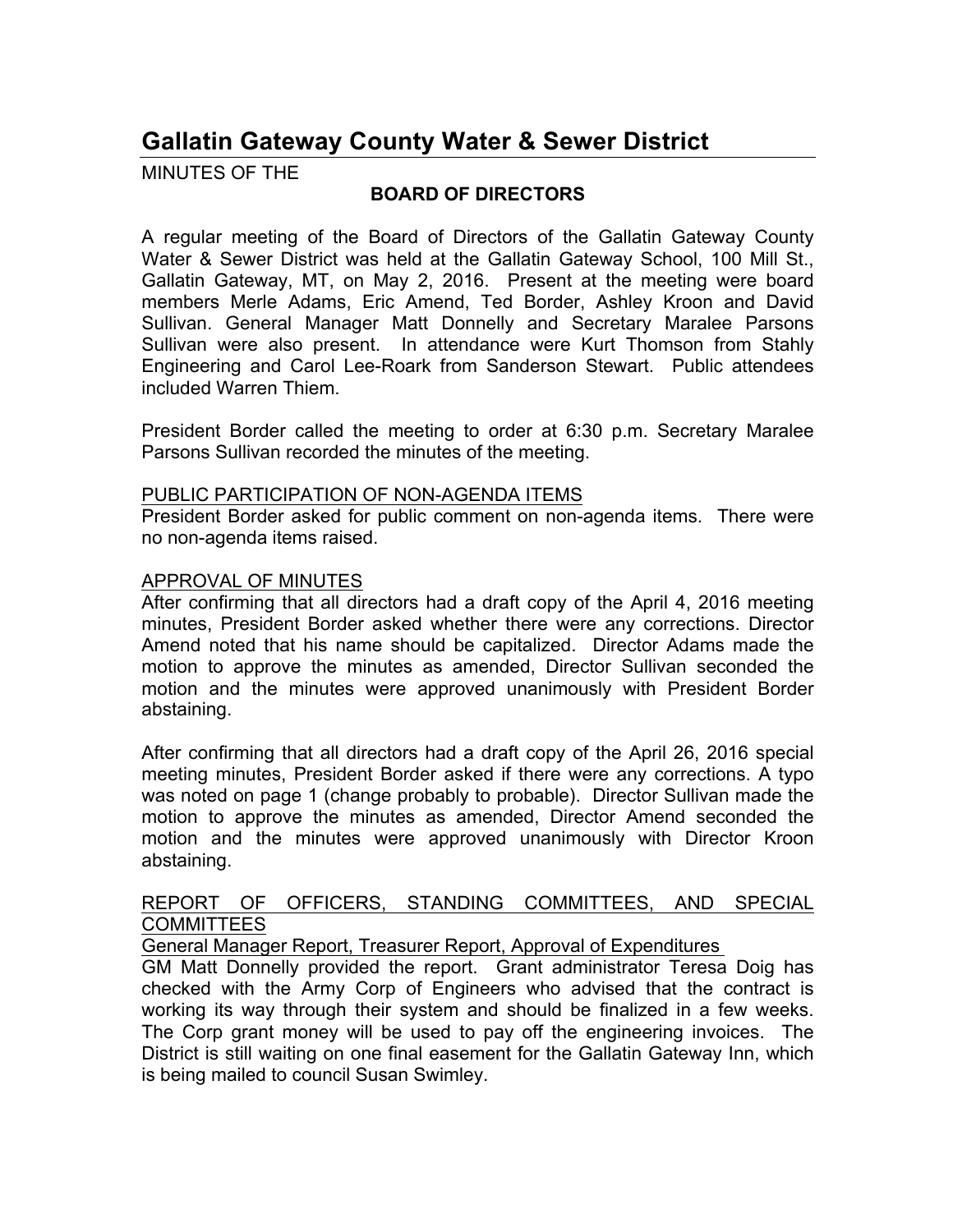Treasurer Maralee Sullivan reviewed the current monthly financial package (P&L and Balance sheet) for FY starting July 1, 2015: Income included \$18,691 from the RD SEARCH grant, which paid legal fees associated with the interlocal agreement as well as engineering expenses for the PER amendment. TSEP draw request #16 was received in the amount of \$23,943.55 for engineering expenses, and a check was sent to Stahly. Director Kroon is investigating the \$975.00 invoice from MDEQ, as discussed in the April 26, 2016 Board meeting, and will advise as soon as she has a definitive answer.

### REPORT OF ENGINEER, GRANT AGENCY DRAWS & REPORTS

Carol Lee-Roark provided a status report on the environmental assessment (EA). The EA is complete and she is waiting on a date for the County Commissioners' meeting and will attend (meeting will be scheduled following the 15-day pubic review period).

Kurt Thomson provided the engineering report. He is working on the responses to MDT and DEQ; he has made one plan revision. Mr. Donnelly advised timing of the MDT response is critical as council Susan Swimley needs to provide the opinion of counsel relative to rights-of-way, and Mr. Thomson advised he would complete the response the next day. He will deliver the spec book to Karen Sanchez, USDA, at his meeting with her to review the PER amendment, scheduled for this Wednesday. He will also send the spec book to the other agencies. In response to Mr. Donnelly's question on when the District can go out for bid, Mr. Thomson replied June (as early in the month as possible). Funding agencies require that the entire project be put out to bid at once. Mr. Thomson confirmed that his response to DEQ, response to DOT, PER amendment responses to USDA, and the specs would all be provided this week. He submitted the plans to FCWSD on April 1, and they had requested 2 changes be made to the plans: 1) Connect to the 16" force main instead of the wet well. After discussion with the FCWSD engineer it was agreed that connecting to the wet well is preferable. 2) Request that GGWSD install a variable frequency drive (VFD) on the lift station pumps, which could add significant cost; this is still being discussed. Mr. Thomson stated he does not believe they are needed.

Ms. Sullivan reported on the various government reports, administration and draw requests:

- RUS: Nothing to report
- TSEP: Draw request #17 was presented for \$21,380 to pay Stahly's current invoice in full. There was no public comment. Director Sullivan made the motion to approve TSEP draw request #17; Director Kroon seconded the motion and it passed unanimously.
- CDBG: nothing to report
- DNRC: nothing to report
- COE: nothing to report
- SEARCH: nothing to report